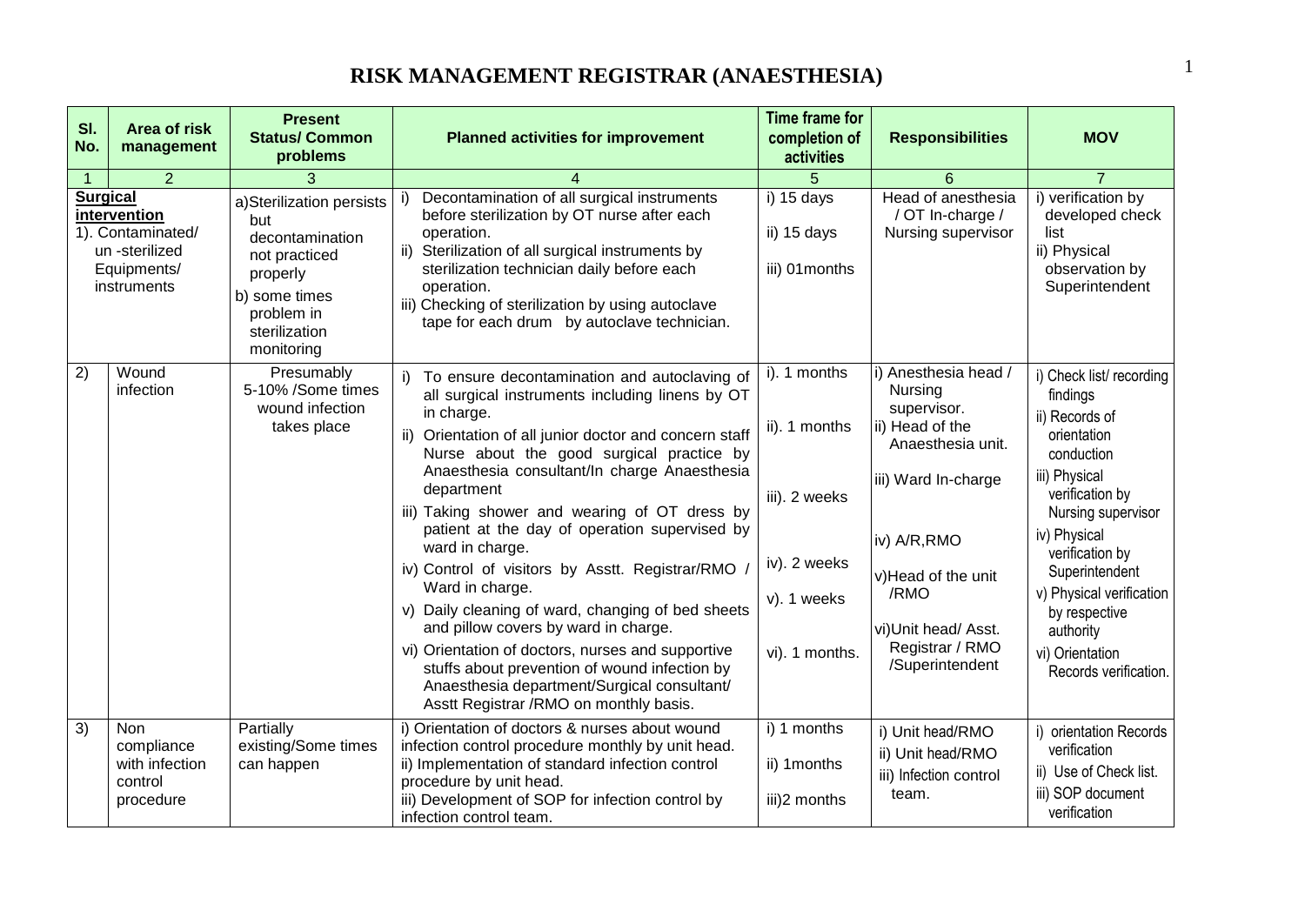#### **RISK MANAGEMENT REGISTRAR (ANAESTHESIA)** <sup>2</sup>

| SI.<br>No.     | <b>Area of risk</b><br>management                                 | <b>Present</b><br><b>Status/ Common</b><br>problems                                              | <b>Planned activities for improvement</b>                                                                                                                                                                                                                                                                                                                                              | <b>Time frame for</b><br>completion of<br>activities | <b>Responsibilities</b>                                                   | <b>MOV</b>                                                                 |
|----------------|-------------------------------------------------------------------|--------------------------------------------------------------------------------------------------|----------------------------------------------------------------------------------------------------------------------------------------------------------------------------------------------------------------------------------------------------------------------------------------------------------------------------------------------------------------------------------------|------------------------------------------------------|---------------------------------------------------------------------------|----------------------------------------------------------------------------|
| $\overline{1}$ | $\overline{2}$                                                    | 3                                                                                                |                                                                                                                                                                                                                                                                                                                                                                                        | 5                                                    | 6                                                                         | $\overline{7}$                                                             |
| 4)             | Needle stick<br>injury                                            | Frequently<br>present/some times<br>happen/ Possibilities<br>of taking place                     | Orientation of doctors & nurses about needle<br>i)<br>stick injury by Unit head / RMO/AR/IMO<br>$\mathsf{ii}$<br>Warning of the operating surgeon about needle<br>stick injury before each operation by<br>Anesthetist/AR/IMO or OT nurse.<br>iii)<br>Transfer of the needle in a kidney dish.<br>iv) Holding of needle by forceps.<br>Inhibition of recapping of needle.<br>V)        | i) 1 months<br>ii)Two week                           | i) Unit head/RMO<br>ii) Anesthetist<br>iii) Anesthetist & OT<br>in-charge | i) Orientation<br>document<br>verification<br>ii)Checklist<br>verification |
| 5)             | Canula injury                                                     | Some times happens                                                                               | Demonstration on canulation by unit<br>head/Consultant/RMO/Asst. Registrar/IMO for<br>doctors and nurses monthly basis.                                                                                                                                                                                                                                                                | 1 months                                             | Unit head/<br>Consultant / RMO/<br>IMO/Asst. Registrar                    | Orientation report<br>verification                                         |
| 6)             | Delay/Cancel<br>of operation                                      | Some times happens                                                                               | Fixation of the number of operation with the<br>i)<br>consultation of operating surgeon<br>ii) Communication to patient attendant/patient for<br>any delay or cancellation by OT /Indoor In-charge                                                                                                                                                                                     | i) 1 month<br>ii) 1 month                            | Unit<br>head/Consultant                                                   | Documentation<br>review                                                    |
| $\overline{7}$ | Diathermy<br>burn                                                 | Rarely happens/any<br>time it can be<br>happen in the OT<br>during operation                     | i)<br>Orientation of doctors and OT staff about<br>diathermy burn by unit head monthly.<br>ii) Reminder of the surgeon and assistants by the<br>OT nurse before each operation.<br>iii) Good surgical practice by surgeon.                                                                                                                                                             | 1 months                                             | <b>Concern Unit</b><br>head/consultant                                    | Checking of<br>Records                                                     |
| 8)             | Retained<br>foreign bodies<br>following<br>surgery                | Rarely happens due<br>to non compliance of<br>standard procedure<br>before closing of<br>abdomen | i)<br>Counting of all the operating instruments and<br>mop by listing them in aboard by OT nurse<br>before each operation supervised by operating<br>surgeon/ A/R / OT in charge.<br>ii) Counting of all instruments and mop at<br>operation trolley before starting of operation<br>and before wound closure by surgeons<br>assistant<br>iii) Good surgical practice by all surgeons. | 1 month                                              | Concern operating<br>surgeon / Unit head<br>/consultant                   | Review of incident<br>reporting                                            |
| 9)             | Failure to carry<br>out adequate<br>post-operative<br>observation | Sometimes happen<br>due to improper<br>knowledge and skill                                       | i)<br>Orientation of junior doctors , OT In-charge &<br>duty nurse about proper post operative care by<br>Anesthetist                                                                                                                                                                                                                                                                  | 1 months                                             | Anaesthesia unit<br>head/consultant<br>Anaesthesia/<br>Nursing supervisor | Physical<br>verification by<br>concern authority                           |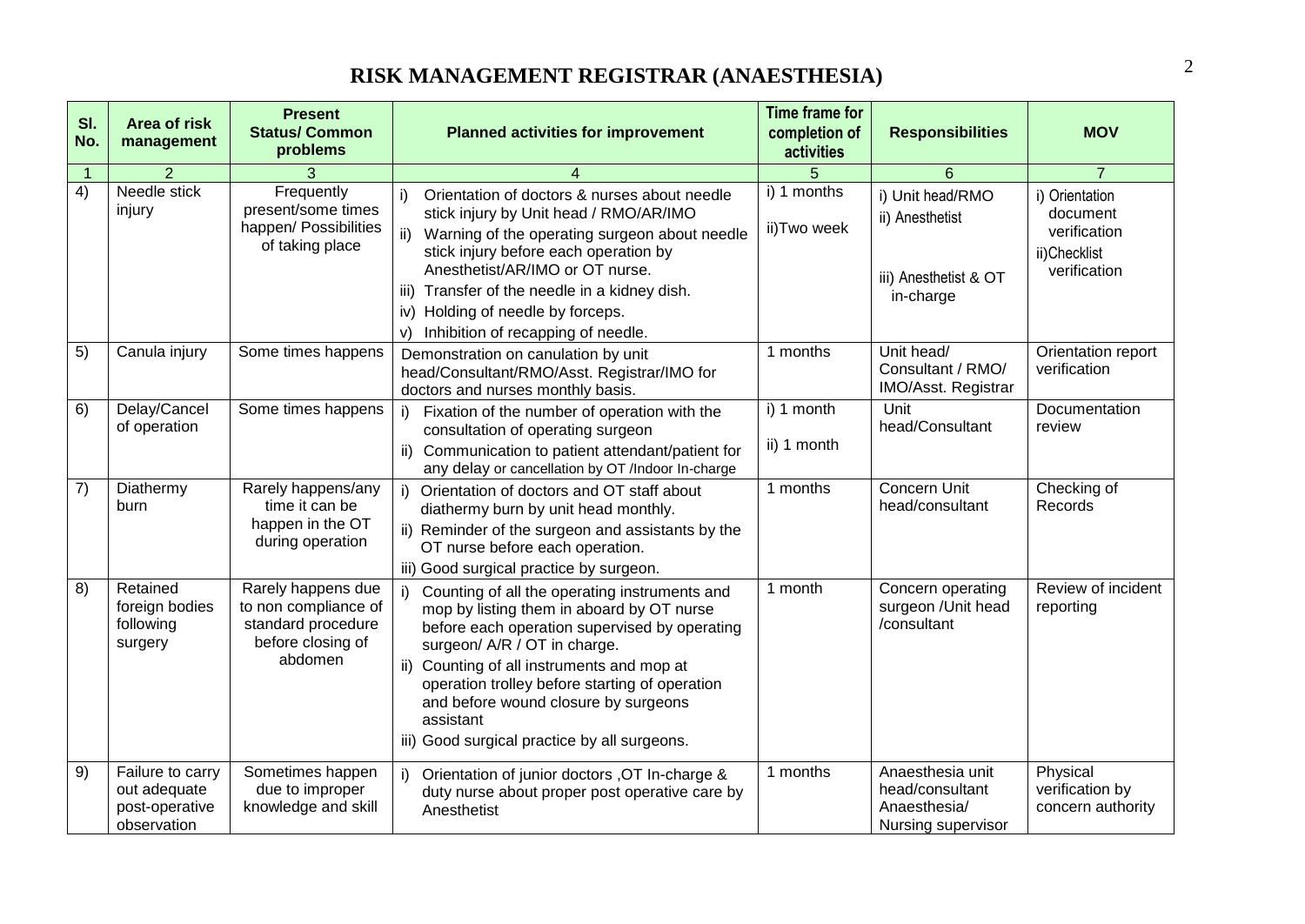#### **RISK MANAGEMENT REGISTRAR (ANAESTHESIA)** <sup>3</sup>

| SI.<br>No.     | <b>Area of risk</b><br>management                                           | <b>Present</b><br><b>Status/Common</b><br>problems                   | <b>Planned activities for improvement</b>                                                                                                                                                                                                                                                                                                                                                                           | <b>Time frame for</b><br>completion of<br>activities | <b>Responsibilities</b>                                                                                                                                           | <b>MOV</b>                                                                              |
|----------------|-----------------------------------------------------------------------------|----------------------------------------------------------------------|---------------------------------------------------------------------------------------------------------------------------------------------------------------------------------------------------------------------------------------------------------------------------------------------------------------------------------------------------------------------------------------------------------------------|------------------------------------------------------|-------------------------------------------------------------------------------------------------------------------------------------------------------------------|-----------------------------------------------------------------------------------------|
| $\overline{1}$ | 2                                                                           |                                                                      | 4                                                                                                                                                                                                                                                                                                                                                                                                                   |                                                      | 6                                                                                                                                                                 | $\overline{7}$                                                                          |
| 10)            | Wrong<br>operation                                                          | Rarely happen                                                        | i). Careful preoperative evaluation of patient by<br>A/R /IMO/Operating surgeon day before<br>operation.<br>ii). Patient's file and the patient should be checked<br>by operating surgeon/Anesthetist/OT nurse<br>before operation.                                                                                                                                                                                 | 1 month                                              | i).Concern operating<br>surgeon /unit head<br>/consultant<br>ii.) Head of the<br>anesthesia                                                                       | Incident reporting<br>Verification                                                      |
| 11)            | Wrong site<br>surgery                                                       | Any time can be<br>happen due to<br>negligence                       | i). Careful preoperative evaluation of patient by<br>A/R /IMO/Operating surgeon before starting<br>operation.<br>ii). Patient's file and the patient should be checked<br>by operating surgeon/Anesthetist/OT nurse<br>before operation.                                                                                                                                                                            | 1 month                                              | i).Concern operating<br>surgeon/ unit head                                                                                                                        | Incident reporting<br>Verification                                                      |
| 12)            | Transfusion<br>hazard                                                       | Any time can be<br>happen due to<br>negligence/improper<br>knowledge | i) Proper grouping, cross matching and screening<br>of blood must be ensured by A/R /IMO/In-<br>charge of ward.<br>ii) Checking of the patients name, blood grouping,<br>and cross matching and screening reports<br>before each transfusion by A/R / IMO/ In-<br>charge of ward.<br>iii) Orientation of the doctors and nurses about<br>safe blood transfusion by the head of the blood<br>transfusion department. | i) 1 month<br>ii) 1 month<br>iii) 1 month            | i) RMO/In charge<br>blood transfusion<br>department<br>ii) RMO/In charge<br>blood transfusion<br>department<br>iii)Head of the blood<br>transfusion<br>department | Checking of<br>documents by<br>Superintendent/<br>unit head/<br>respective<br>authority |
|                | Improper<br>coordination<br>between<br>operating team<br>member             | Occasionally<br>happens                                              | Weekly coordination meeting between surgical<br>team and anesthetist.                                                                                                                                                                                                                                                                                                                                               | 15 days                                              | Consultant<br>Anaesthesia                                                                                                                                         | Meeting minutes<br>verification                                                         |
| (14)           | Operating<br>room not<br>properly<br>prepared for<br>the first<br>operation | Some times<br>happened                                               | Operation room must be checked by Unit head<br>Anaesthesia/consultant Anaesthesia, RMO and<br>OT In-charge                                                                                                                                                                                                                                                                                                          | 1 week                                               | Unit In-charge<br>Anaesthesia/ Consultant<br>Anaesthesia/ Nursing<br>supervisor                                                                                   | Check list<br>/document<br>Verification                                                 |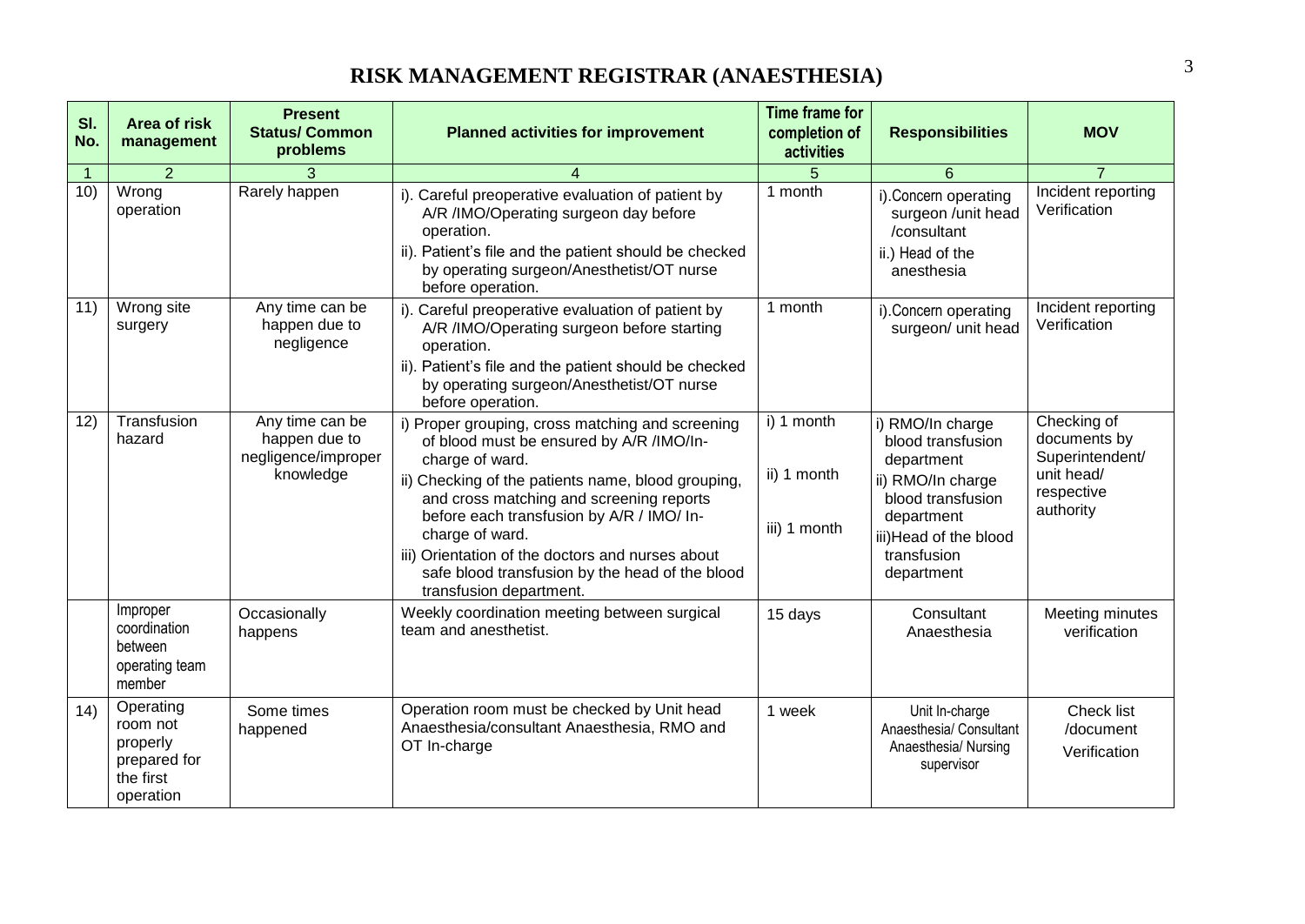| SI.<br>No.     | <b>Area of Risk</b><br><b>Management</b> | <b>Present status</b>                                                                                                                                                                                                                              | <b>Planned activities for improvement</b>                                                                                                                                                                                                                                                                                                                                                               | <b>Time Frame</b><br>for<br>completion<br>of activities                  | <b>Responsibilities</b>                                                                            | <b>MOV</b>                                                                                                                  |
|----------------|------------------------------------------|----------------------------------------------------------------------------------------------------------------------------------------------------------------------------------------------------------------------------------------------------|---------------------------------------------------------------------------------------------------------------------------------------------------------------------------------------------------------------------------------------------------------------------------------------------------------------------------------------------------------------------------------------------------------|--------------------------------------------------------------------------|----------------------------------------------------------------------------------------------------|-----------------------------------------------------------------------------------------------------------------------------|
| $\overline{1}$ | $\overline{2}$                           | 3                                                                                                                                                                                                                                                  |                                                                                                                                                                                                                                                                                                                                                                                                         | 5                                                                        | $6\phantom{1}6$                                                                                    | $\overline{7}$                                                                                                              |
| $\mathbf{1}$ . | Improper<br>communicatio<br>n to staff   | Communication among<br>the staff, between<br>supervisor and<br>supervisee and<br>between the patient<br>and service providers<br>sometimes poor.                                                                                                   | 1) Orientation on communication of the Nurse,<br>paramedics and supporting staff by<br>Asst.Registrar/IMO/RMO and Nursing supervisor<br>on monthly basis.<br>2) Conduction of client satisfaction survey by<br>Nursing supervisor on weekly basis-sampling<br>from outdoor and indoor, Weekly-20 in number                                                                                              | Within 01<br>month<br>Within 01<br>month                                 | Director/<br>Superintendent/Unit<br>head/RMO<br>Asst.Registrar/IMO/<br>RMO/. Nursing<br>supervisor | 1) Orientation<br>conduction report<br>review,<br>2) Survey report<br>verification                                          |
|                |                                          |                                                                                                                                                                                                                                                    | and taking measures on the basis of survey<br>findings.                                                                                                                                                                                                                                                                                                                                                 |                                                                          |                                                                                                    |                                                                                                                             |
| 2.             | Poor<br>standards of<br>cleanliness      | Opportunities still exist<br>for the improvement of<br>Cleanliness in toilets.<br>Indoor, Outdoor,<br>patient waiting areas                                                                                                                        | 1) Timely round in the hospital by the Director/<br>Superintendent /RMO/Unit head and Nursing<br>supervisor for improving the present status on<br>daily basis.                                                                                                                                                                                                                                         | Within 15<br>days                                                        | Director/<br>Superintendent/ Unit<br>head/ IMO/ RMO/<br>Asst. Registrar                            | Physical<br>Verification & fill-<br>up designed<br>checklist                                                                |
|                |                                          | and surroundings                                                                                                                                                                                                                                   | 2) Holding performance review meeting of the<br>supporting staff by concern authority/ Ward<br>master on daily basis.                                                                                                                                                                                                                                                                                   | Within 07<br>days                                                        | Ditto                                                                                              | Meeting minutes<br>review<br>Ditto                                                                                          |
|                |                                          |                                                                                                                                                                                                                                                    | 3) Setting standard of cleanliness to follow by<br>risk management committee                                                                                                                                                                                                                                                                                                                            | Within 15<br>days                                                        | Ditto                                                                                              | Reviewing<br>document of<br>standard<br>cleanliness                                                                         |
| 3).            | Improper<br>Medical waste<br>Management  | Sometimes improper<br>segregation of the<br>medical waste,<br>Protective material not<br>used by cleaners &<br>Documentation on<br>MWM is poor.<br>Some times<br>improper capacity of<br>the staff nurse for the<br>quality management of<br>waste | 1) Daily supervision by nursing supervisor/<br>RMO/unit head / superintendent/Director<br>2) Daily Checking of cleaners by ward master<br>3) Opening and maintenance of MWM register by<br>Ward master and cross checking by nursing<br>supervisor (Weekly)<br>Conduction of refreshers orientation for staff<br>nurse by Unit head/IMO/ Asst. Registrar/RMO<br>and Nursing supervisors - Monthly basis | Within 7 days<br><b>Ditto</b><br>Within 10<br>days<br>within 01<br>month | Director/<br>Superintendent/ Unit<br>head/<br>RMO & Ward<br>master<br>Ditto                        | Sharing findings of<br>supervision in the<br>weekly<br>coordination<br>meeting.<br>Reviewing the<br>orientation<br>document |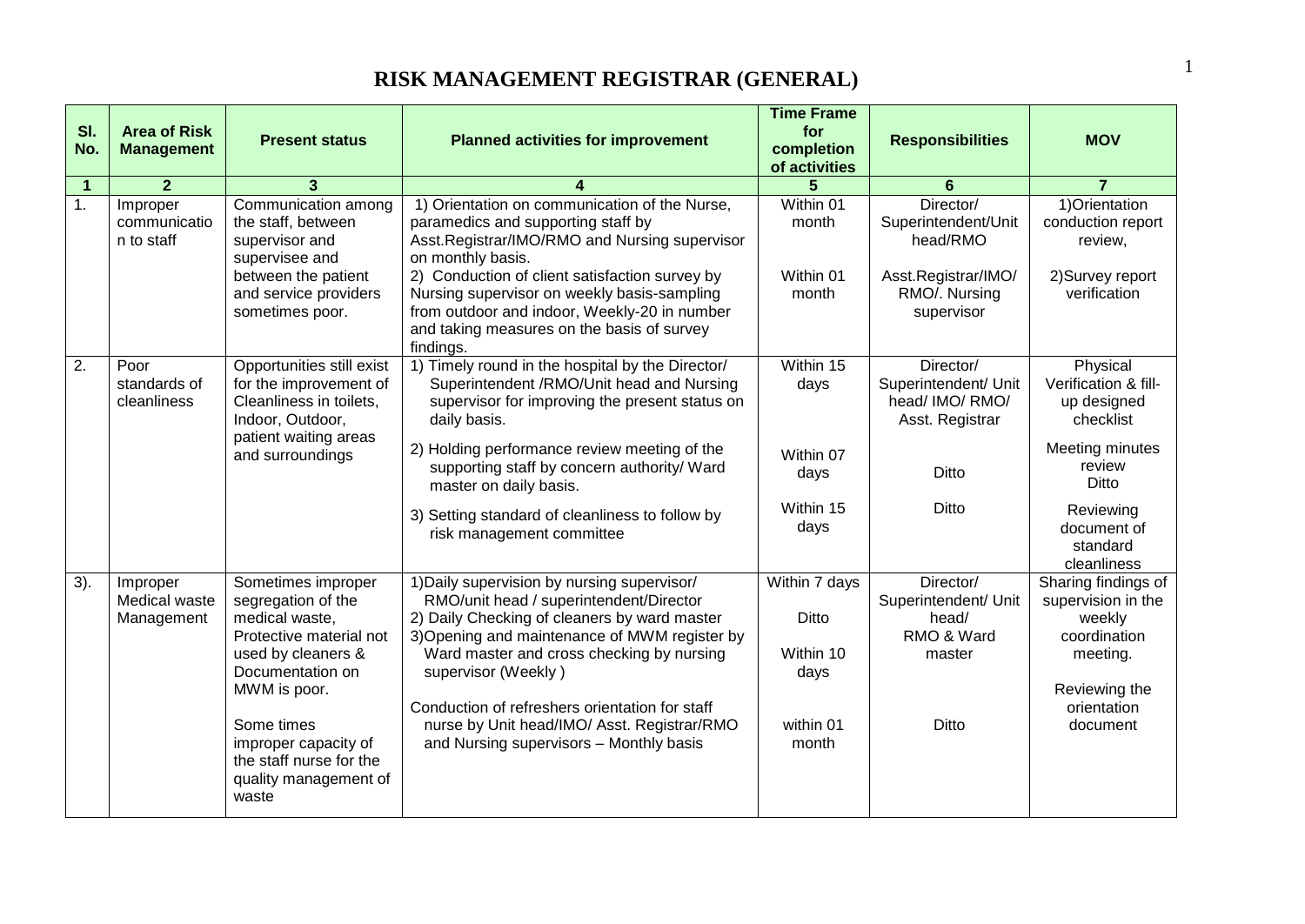| SI.<br>No.     | <b>Area of Risk</b><br><b>Management</b> | <b>Present status</b>                                                                                                                                                          | <b>Planned activities for improvement</b>                                                                                                                                                                                                                                                                                         | <b>Time Frame</b><br>for<br>completion                        | <b>Responsibilities</b>                                                                              | <b>MOV</b>                                                                                                 |
|----------------|------------------------------------------|--------------------------------------------------------------------------------------------------------------------------------------------------------------------------------|-----------------------------------------------------------------------------------------------------------------------------------------------------------------------------------------------------------------------------------------------------------------------------------------------------------------------------------|---------------------------------------------------------------|------------------------------------------------------------------------------------------------------|------------------------------------------------------------------------------------------------------------|
|                |                                          |                                                                                                                                                                                |                                                                                                                                                                                                                                                                                                                                   | of activities                                                 |                                                                                                      |                                                                                                            |
| $\overline{1}$ | $\overline{2}$                           | 3                                                                                                                                                                              |                                                                                                                                                                                                                                                                                                                                   | 5                                                             | 6                                                                                                    | $\overline{7}$                                                                                             |
| 4).            | Attendance<br>control                    | Some times poor<br>visitor control                                                                                                                                             | 1) Implementations of the existing "pass" system<br>strictly.<br>2) Surprise visits by supervising authority to<br>check the status of the attendance control.                                                                                                                                                                    | Starting the<br>activities<br>within 7 days<br>and onwards    | Nursing supervisor/<br>RMO/ Consultant/<br>superintend/<br>Director                                  | Sudden visit by<br>the different<br>Supervisor                                                             |
| 5).            | Power failure                            | 3-4 times a day                                                                                                                                                                | 1) Ensure uninterrupted alternate power supply<br>incase of power failure by Generator round<br>the clock.<br>2) Provide rechargeable emergency light (IPS) in<br>ward                                                                                                                                                            | Within 03<br>month<br>Within 03<br>month                      | RMO/<br>Superintendent/<br><b>Director</b>                                                           | Physical<br>verification of log<br>book                                                                    |
| $6$ ).         | Improper<br>security to<br>personnel     | Sometimes violence<br>occurs by the patients,<br>attendant and<br>outsiders.<br><b>Dissatisfied clients</b><br>some times hampers<br>the security of the<br>service providers. | 1) Formulate a representative team from different<br>section of employee to handle any incidence in<br>respect of security.<br>2) Orientation of the service providers to develop<br>capacity on the maintenance of proper<br>security.<br>3) Selection of a focal person to make liaison<br>with law enforcing agents and media. | Within 15<br>days<br>Within 02<br>month<br>Within 01<br>month | Director/<br>Superintendent<br>IMO/ Asst.<br>Registrar/<br><b>RMO</b><br>Director/<br>Superintendent | Examination of<br>official order<br>Training<br>/Orientation<br>Report<br>Examination of<br>official order |
| 7)             | Media<br>harassment                      | False and improper<br>reporting and<br>communication gap<br>between media<br>personnel and service<br>providers some times<br>happen                                           | 1) Select a spokesperson for handling the media<br>personnel<br>2) Proper compilation of data for disseminating                                                                                                                                                                                                                   | Within 2<br>Week<br>On regular<br>basis                       | <b>Director</b><br>/Superintendent<br>Ditto                                                          | Official order<br>examination<br>Documentation<br>review                                                   |
| 8)             | Personal<br>(Staff) Safety               | Physical injuries to the<br>staff (cuts and bruises)<br>some times happens                                                                                                     | 1) Orientation of all staff members regarding<br>personal safety during work on quarterly basis.<br>2) Ensure proper use of personal protective<br>equipments (Mask, Gown, Shoes or boots)<br>during handling the medical waste.                                                                                                  | 01 month.<br>01 months.                                       | RMO/IMO/<br>AR<br>Ward master/<br>Ward in charge/<br><b>RMO</b>                                      | Orientation<br>conduction reports<br>verification<br>Observation<br>findings review                        |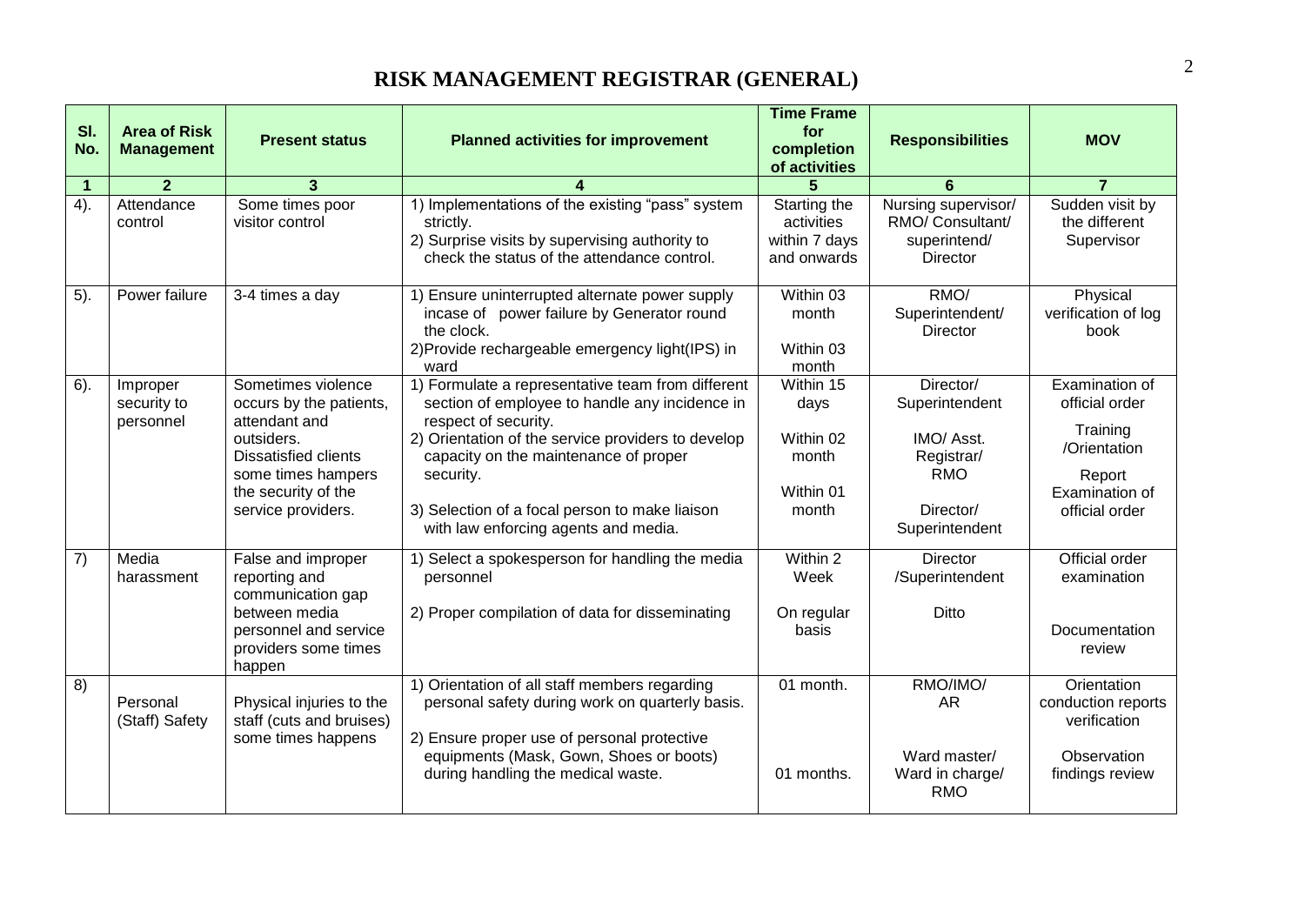| SI.<br>No.           | <b>Area of Risk</b><br><b>Management</b> | <b>Present status</b>  | <b>Planned activities for improvement</b>                                                                  | <b>Time Frame</b><br>for<br>completion | <b>Responsibilities</b>            | <b>MOV</b>                            |
|----------------------|------------------------------------------|------------------------|------------------------------------------------------------------------------------------------------------|----------------------------------------|------------------------------------|---------------------------------------|
|                      |                                          |                        |                                                                                                            | of activities                          |                                    |                                       |
| $\overline{1}$<br>9) | $\overline{2}$<br>Aggression of          | 3<br>Minor events      |                                                                                                            | 5<br>Within 15                         | 6<br>AR/Consultant                 | $\overline{7}$                        |
|                      | clients                                  | sometimes occur due    | 1) Classification of critically ill patients and proper<br>counseling of the party about the status of the | days                                   |                                    | Display of critically<br>ill patients |
|                      |                                          | to improper            | patient.                                                                                                   |                                        | <b>RMO</b>                         |                                       |
|                      |                                          | communication skill of | 2) Ensure the presence of a Senior doctor (unit                                                            | Within 15                              | Director/                          | Official order                        |
|                      |                                          | the service providers. | head/RMO/Consultant) in the ward during any                                                                | days                                   | Superintendent                     |                                       |
|                      |                                          |                        | incidence                                                                                                  |                                        | Director/                          | Orientation                           |
|                      |                                          | Major events occurs    |                                                                                                            | Within 01                              | Superintendent/<br>RMO/ Nursing    | conduction report                     |
|                      |                                          | rarely                 | 3) Orientation of the Staff Nurse for handling the                                                         | month.                                 | Supervisor                         | verification                          |
| 11)                  | Breach of                                | Sometimes occurs in    | aggressive clients<br>1) Orientation of all staff regarding patient's right                                | Within 01                              | Unit                               | Orientation                           |
|                      | confidentiality                          | the indoor due to      | of confidentiality and its importance.                                                                     | month                                  | head/consultant/RM                 | conduction report                     |
|                      |                                          | improper knowledge of  |                                                                                                            |                                        | O/NS                               |                                       |
|                      |                                          | the service providers  | 2) Restriction of access to the patients                                                                   | Within 15                              |                                    | Physical                              |
|                      |                                          |                        | documents by unauthorized person                                                                           | days                                   | Ditto                              | verification                          |
| 12)                  | Displacement                             | Sometimes occurs due   | 1) Regular check up of patients notes according                                                            | $\overline{\text{Within}}$ 01          | Ward in-charge/NS                  | Physical                              |
|                      | of patient note                          | to negligence of duty  | to registration number.                                                                                    | month                                  |                                    | verification                          |
|                      | to another                               | staff                  | 2) Keeping all records at the duty sisters room                                                            | Within 15                              | Ward in-charge/NS                  | Physical                              |
|                      | patients folder                          |                        | according to bed number                                                                                    | days                                   |                                    | verification                          |
| 13)                  | Missing of                               | Sometimes occurs due   | 1) Orientation of all staff regarding the                                                                  | 01 month                               | IMO/Asst.Registrar/                | Orientation                           |
|                      | documents                                | to negligence of duty  | importance of proper handing of patients                                                                   |                                        | RMO/NS                             | training reports                      |
|                      |                                          | staff                  | documents.                                                                                                 |                                        |                                    | and                                   |
|                      |                                          |                        | 2) Provision of registers regarding all patients<br>related document transfer.                             | 01 month                               | Ditto                              | Register books<br>verification        |
|                      |                                          |                        | 3) Restriction of access of patients' attendant to                                                         | Onwards                                |                                    |                                       |
|                      |                                          |                        | patients' documents.                                                                                       |                                        |                                    |                                       |
| 14)                  | Improper                                 | Informed consent not   | 1) Orientation of all concerned personnel                                                                  | 01 month                               | Departmental                       | Orientation                           |
|                      | informed                                 | uniform and not        | regarding the importance of proper informed                                                                |                                        | Head, Anaesthesia/                 | conduction report                     |
|                      | consent                                  | according to the       | consent.                                                                                                   |                                        | Consultant                         | review                                |
|                      |                                          | standard               | 2) Development of an informed consent form.                                                                | 01 month                               | Anaesthesia/operati<br>ng surgeon/ |                                       |
|                      |                                          |                        |                                                                                                            |                                        | <b>RMO</b>                         | Document review                       |
|                      |                                          |                        |                                                                                                            | 01 month                               |                                    |                                       |
|                      |                                          |                        | 3) Introduction of the developed standard                                                                  |                                        | Consultant<br>Anaesthesia/RMO/S    |                                       |
|                      |                                          |                        | consent form                                                                                               |                                        | uperintendent                      | Document review                       |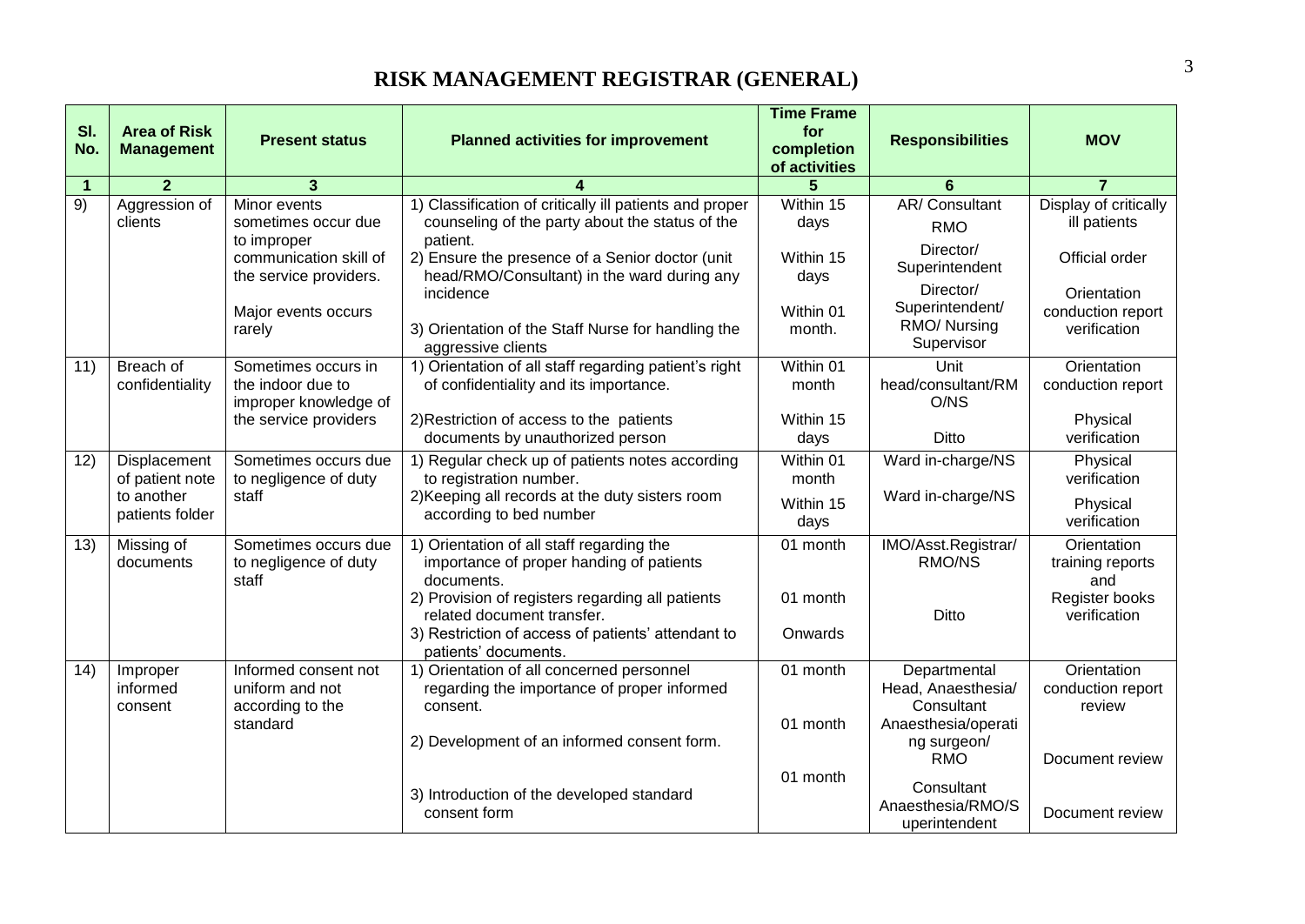| SI.<br>No. | <b>Area of Risk</b><br><b>Management</b>                 | <b>Present status</b>                                                            | <b>Planned activities for improvement</b>                                                                                                    | <b>Time Frame</b><br>for<br>completion<br>of activities | <b>Responsibilities</b>                                      | <b>MOV</b>                                                                                 |
|------------|----------------------------------------------------------|----------------------------------------------------------------------------------|----------------------------------------------------------------------------------------------------------------------------------------------|---------------------------------------------------------|--------------------------------------------------------------|--------------------------------------------------------------------------------------------|
| 1          | $\overline{2}$                                           | 3                                                                                |                                                                                                                                              | 5                                                       | 6                                                            | $\overline{7}$                                                                             |
| 15)        | hand<br>Proper<br>washing<br>practice                    | Proper hand washing<br>practices not properly<br>maintained                      | 1) Orientation of all personnel regarding the<br>importance of hand washing.<br>2) Supervision of hand washing practice by                   | 01 month                                                | AR/IMO/<br><b>RMO</b><br>Ward master/AR/                     | Orientation<br>training reports<br>review                                                  |
|            |                                                          |                                                                                  | supervisors                                                                                                                                  | 01 month                                                | IMO/NS/<br>RMO/consultant                                    | Supervision note<br>review                                                                 |
|            |                                                          |                                                                                  | 3) Provision of adequate hand washing material                                                                                               | 07 days                                                 | SK/RMO/Superinten<br>dent/Director                           | Procurement<br>document                                                                    |
| 16)        | Wrong<br>medication                                      | Sometimes happens in<br>indoor due<br>to<br>the<br>negligence of duty staff      | 1) Orientation on prevention of wrong<br>medication<br>2) Proper and up to date maintenance of patients<br>records                           | Within 01<br>month<br>Onwards                           | Consultant/<br>RMO /IMO/Asst.<br>Registrar<br>Ward in charge | Orientation record<br>Drug dispensing<br>register<br>verification                          |
| 17)        | Adverse drug<br>reaction                                 | Some times happens<br>to<br>due<br>improper<br>knowledge<br>and<br>Communication | 1) Proper counseling of the patients regarding<br>hazardous drugs<br>2) Orientation training on immediate and late drug<br>reactions         | Onwards<br>02 months                                    | Ward In-charge<br>Consultant/<br><b>RMO</b>                  | Drug<br>reaction<br>register<br>verification<br>Orientation<br>conduction report<br>review |
| 18)        | Improper<br>checking of<br>doctors order                 | Sometimes happens in<br>the indoor due to<br>negligence of duty staff            | 1) checking of doctors order by senior staff<br>nurse during dispensing<br>2) Proper maintenance of the dispensing register                  | Onwards<br>Onwards                                      | Ward In charge/<br>RMO/ IMO/ AR<br>Ditto                     | Register<br>verification<br>Ditto                                                          |
| 19)        | Improper<br>checking of<br>the label of<br>the container | Rarely happens                                                                   | 1) Ensure random checking of labels by Nursing<br>supervisor<br>2) Orientation training of the nursing staffs<br>regarding dispensing errors | Onwards<br>02 months                                    | NS/RMO/<br><b>IMO/AR</b><br><b>Ditto</b>                     | Report verification<br>Training<br>report<br>verification                                  |
| 20)        | Improper<br>checking<br>of<br>the<br>expiry<br>date      | Rarely happens in the<br>due<br>indoor<br>to<br>negligence of duty staff         | 1) Ensure random checking Expiry date by Staff<br>nurses<br>2) Orientation training all the nursing staff<br>regarding dispensing errors     | Onwards<br>02 month                                     | Nursing Supervisor/<br>IMO/ AR/ RMO<br>IMO/ AR/ RMO          | Drug dispensing<br>register review<br>Training report<br>review                            |